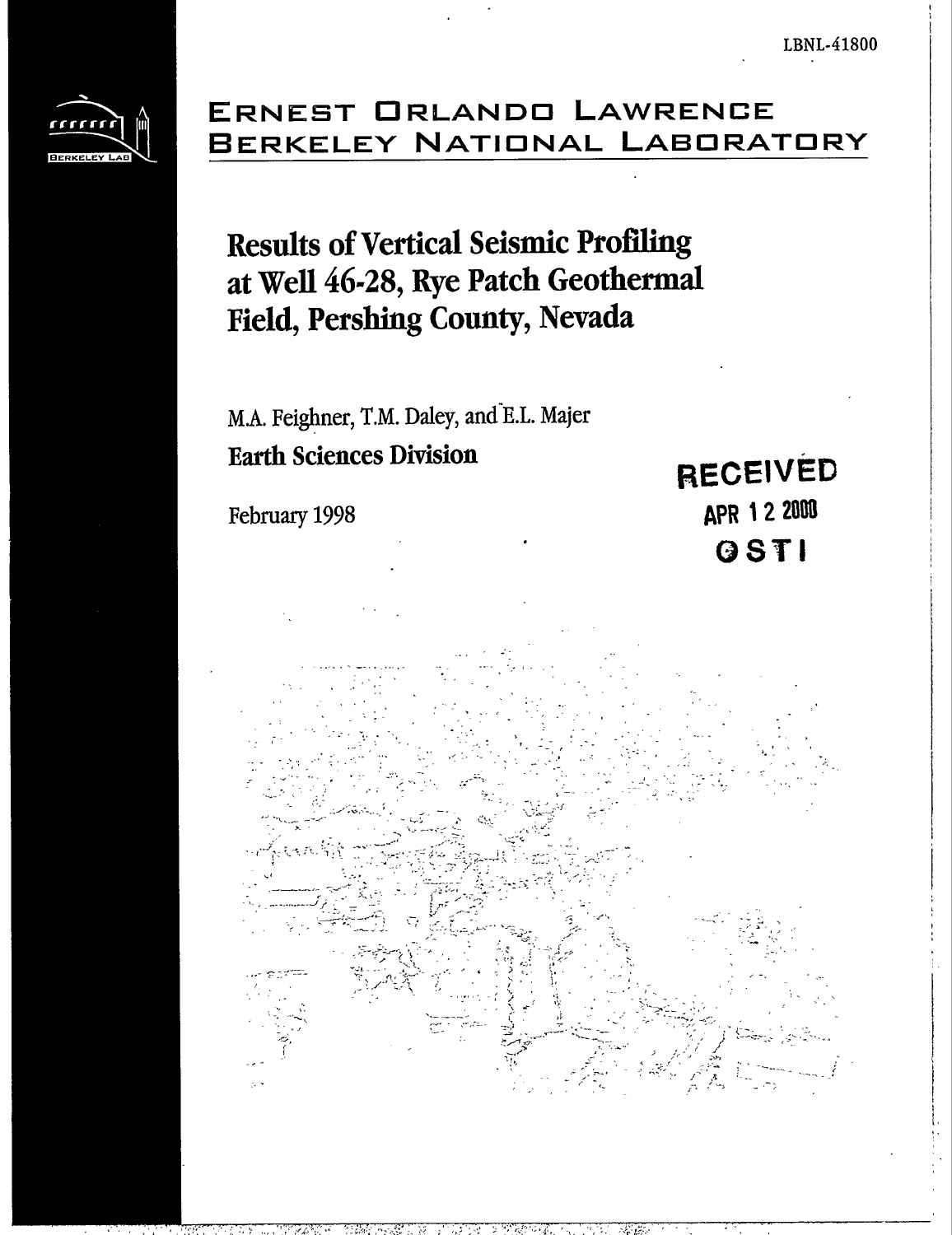#### **DISCLAIMER**

This document was prepared as an account of work sponsored by the United States Government. While this document is believed to contain correct information, neither the United States Government nor any agency thereof, nor The Regents of the University of California, nor any of their employees, makes any warranty, express or implied, or assumes of any legal responsibility for the accuracy, completeness, or usefulness of<br>any legal responsibility for the accuracy, completeness, or usefulness of<br>any information, apparatus, product, or process disclosed, or<br>represent Reference herein to any specific commercial product, process, or service by its trade name, trademark, manufacturer, or otherwise, does not necessarily constitute or imply its endorsement, recommendation, or favoring by the United States Government or any agency thereof, or The Regents of the University of California. The views and opinions of authors expressed herein do not necessarily state or reflect those of the United States Government or any agency thereof, or The Regents of the University of California.

> Ernest Orlando Lawrence Berkeley National Laboratory is an equal opportunity employer.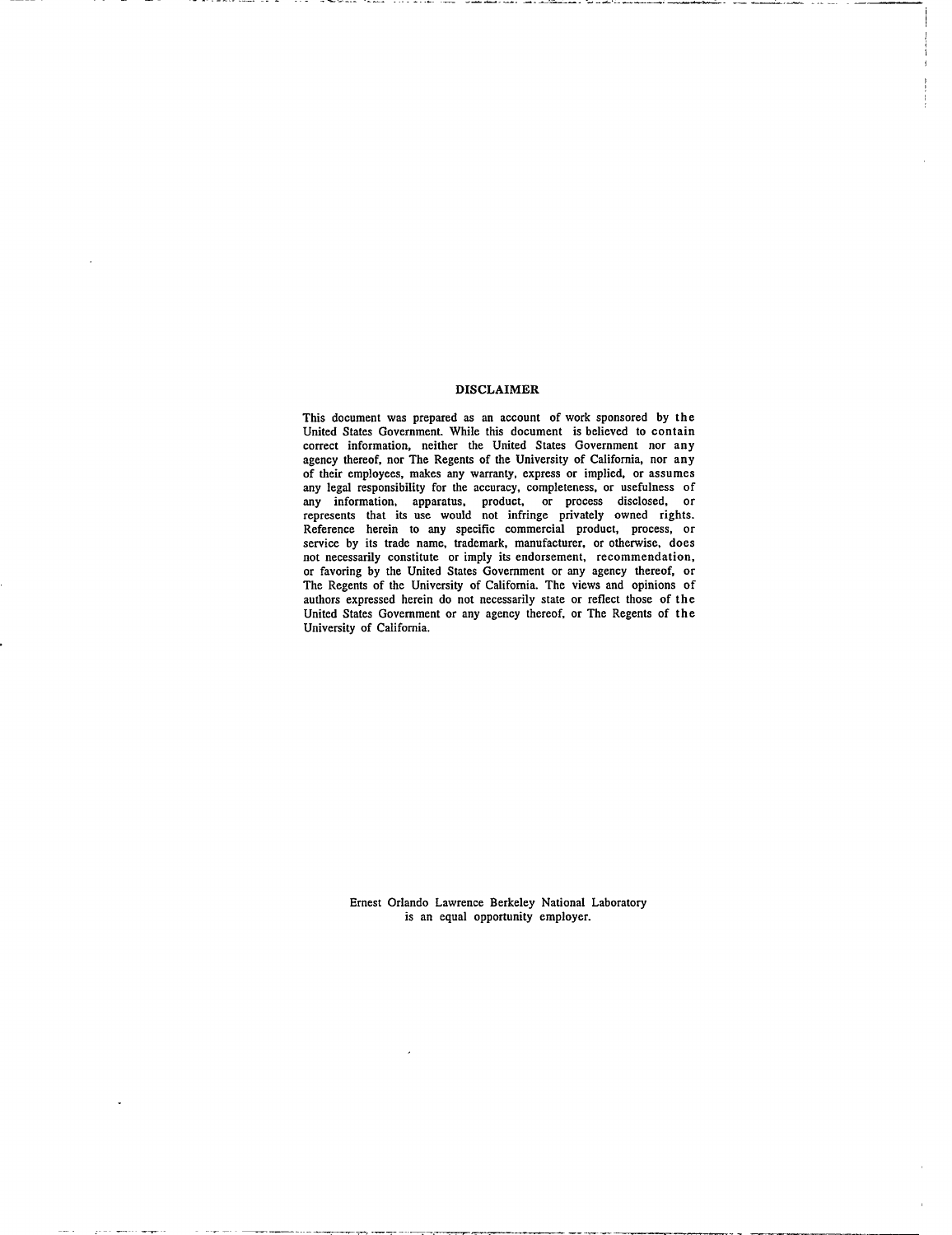LBNL-41800

### Results of Vertical Seismic Profiling at Well 46-28, Rye Patch Geothermal Field, Pershing County, Nevada

M.A. Feighner, T.M. Daley, and E.L. Majer

**Earth Sciences Division** Ernest Orlando Lawrence Berkeley National Laboratory University of California Berkeley, California 94720

February 1998

This work was supported by the OEERE Office of Power Technologies, Office of Wind and Geothermal Energy, Office of Energy Efficiency and Renewable Energy, of the U.S. Department of Energy under Contract No. DE-AC03-76SF00098.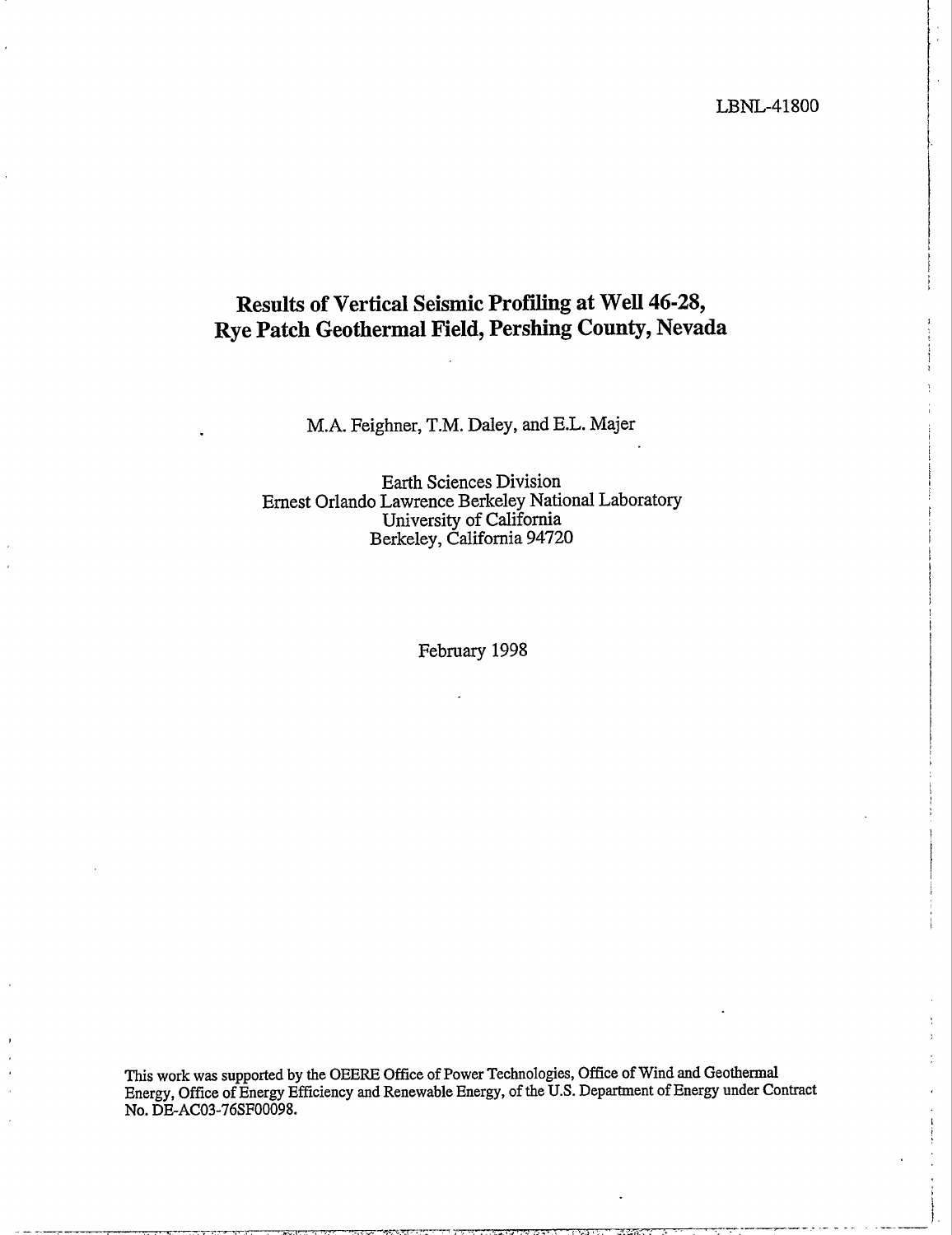### **DISCLAIMER**

**Portions of this document may be illegible in electronic image products. [mages are produced from the best available original ' document.**

.—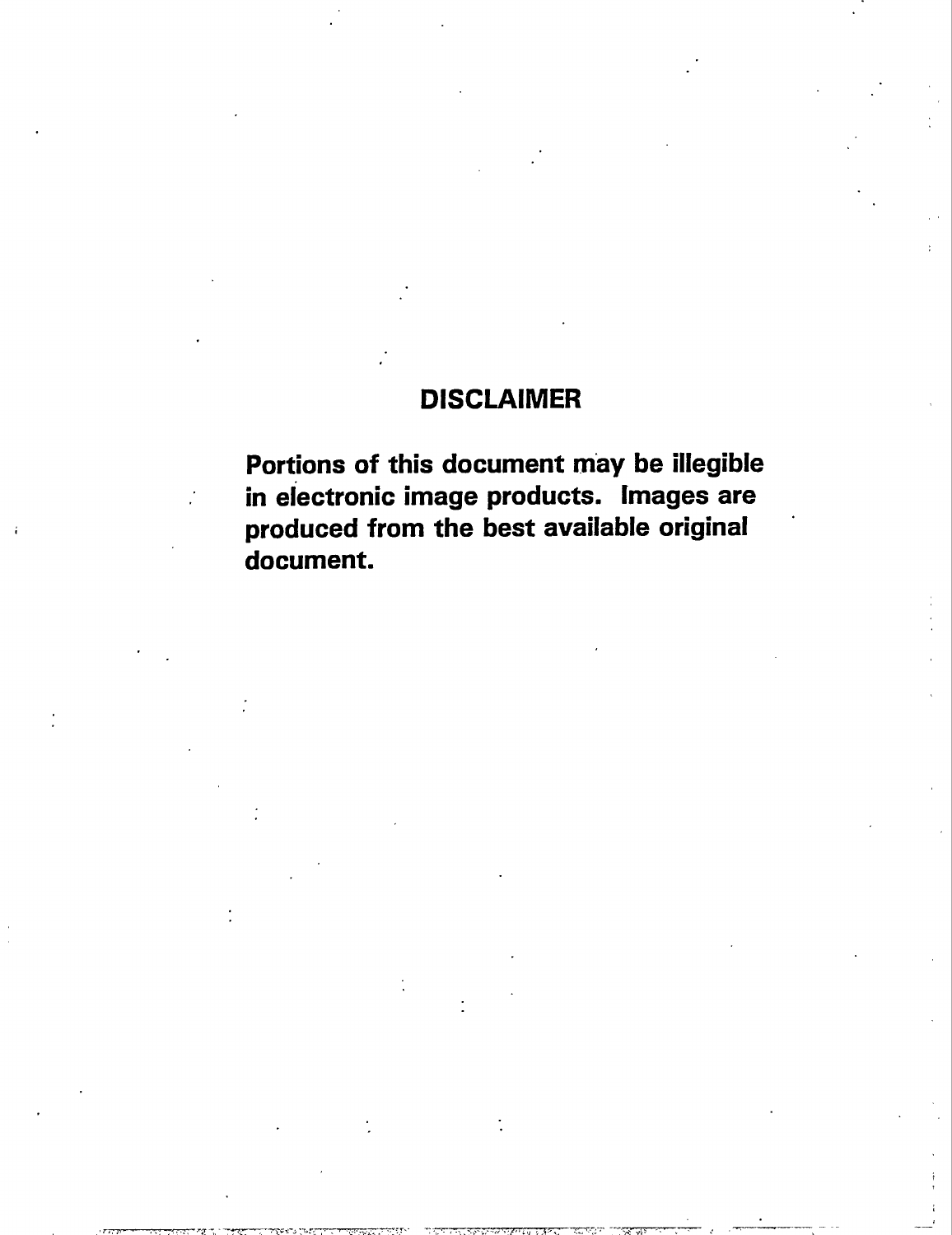#### **1. Data Acquisition& Processing**

A Vertical Seismic Profile (VSP) was recorded in Rye patch by LBNL between December 11 and December 13, 1997. Figure 1 shows the location of the Rye Patch Geothermal Field with Well 46-28 located within the marked Rye Patch Anomaly (this is Figure 1.2 from the GeothermEx [1997] report). The VSP in Well 46-28 used a vibroseis source and a singIe-Ievel, high temperature, hydraulic wall-locking, 3-component seismometer. The vibroseis source was a Mertz P-wave vibrator. The source sweep was 10 Hz to 80 Hz, 10 seconds long, with a 0.2 s cosine taper. The borehole geophone was an SSC model LVHK 6001 using 14 Hz geophones. The recording system was a Geometries Strataview. Six data channels were recorded: the three geophones, the source pilot, the vibrator reference and the vibrator baseplate accelerometer. The record length was 12,288 samples at a 1 ms sample rate, giving a 2.3 s correlated record length. A 10 Hz low cut filter was used and no high cut filter was used except the anti-alias filter.

Data was acquired from a 600 ft offset location northwest of the well, spanning the depth range in the well from 4200 ft to 1000 ft at 40 foot intervals. Four sweeps were summed in the field to produce one record. One to three sets of four were recorded at each depth. This is the far-offset data used for reflection processing. A second source offset location of 136 ft to the southwest of the well was used to acquire near-vertical raypaths for shallow velocity measurement. Depths from 1000 ft to 400 ft at 100 foot intervals were recorded at this near-offset location. Well depths were measured from the ground level of 4418 ft. Because of borehole fluid pressures, a lubricator and packer were used to place the borehole geophone in the weI1. The geophone had a temperature monitor which showed a maximum temperature of 259 degrees F.

The first break arrival times gives a direct measure of the P-wave velocity with depth. The two datasets (near- and far-offsets) were processed separately. The results of the velocity analysis for the near-offset is shown graphically in Figure 2a, with the input data on the left aligned to the first break times and the velocity function shown on the right. Figure 2b shows the results for the far-offset analysis. Tables 1 and 2 give these data in tabular format. LBNL processed the data using the Seislink VSP Processing package written by Western Altas Logging Services.

The far-offset dataset was processed to image any reflections in the data. The first step was to balance trace amplitudes with an automatic gain control (AGC) of 200 ms, followed by a frequencywavenumber (F-K) filter to remove the downgoing energy. After this process, there still was some coherent tube wave noise that was removed using a median dip filter. This was followed by 200 ms AGC for display and the final processed VSP is shown in Figure 3a. Two prominent, coherent reflectors can be seen in this figure. The upper reflector arrives at about 575 ms two-way travel time at a depth of about 3000 ft. The lower reflector is at about 775 ms and is below the deepest sensor (4200 ft).

Using the velocity model from Table 2, the VSP data are mapped to depth using the Common Depth Point (CDP) transform module and the results are shown in Figure 3b. The reflectors are mapped in depth to their correct location in relation to the source and receivers. The uppermost reflector spans the elevation range of 1300-1500 feet above sea level and is strongly coherent to about 180 feet northwest of the well. At this point, there is a loss of the reflection, possibIy due to changes in rock properties or the presence of a fault. The *lower* reflector is about 400 feet below sea level and is coherent over 285 feet northwest of the well. This spans the entire CDP transform range, indicating that this reflector is more continuous and may continue beyond the mapped extent. The depth of this reflector is not certain because it occurs below the last sensor and there is no velocity control from direct arrivals.

राज्यसम्

11. CARA KEMEL Y

 $\parallel$ 

I

**I**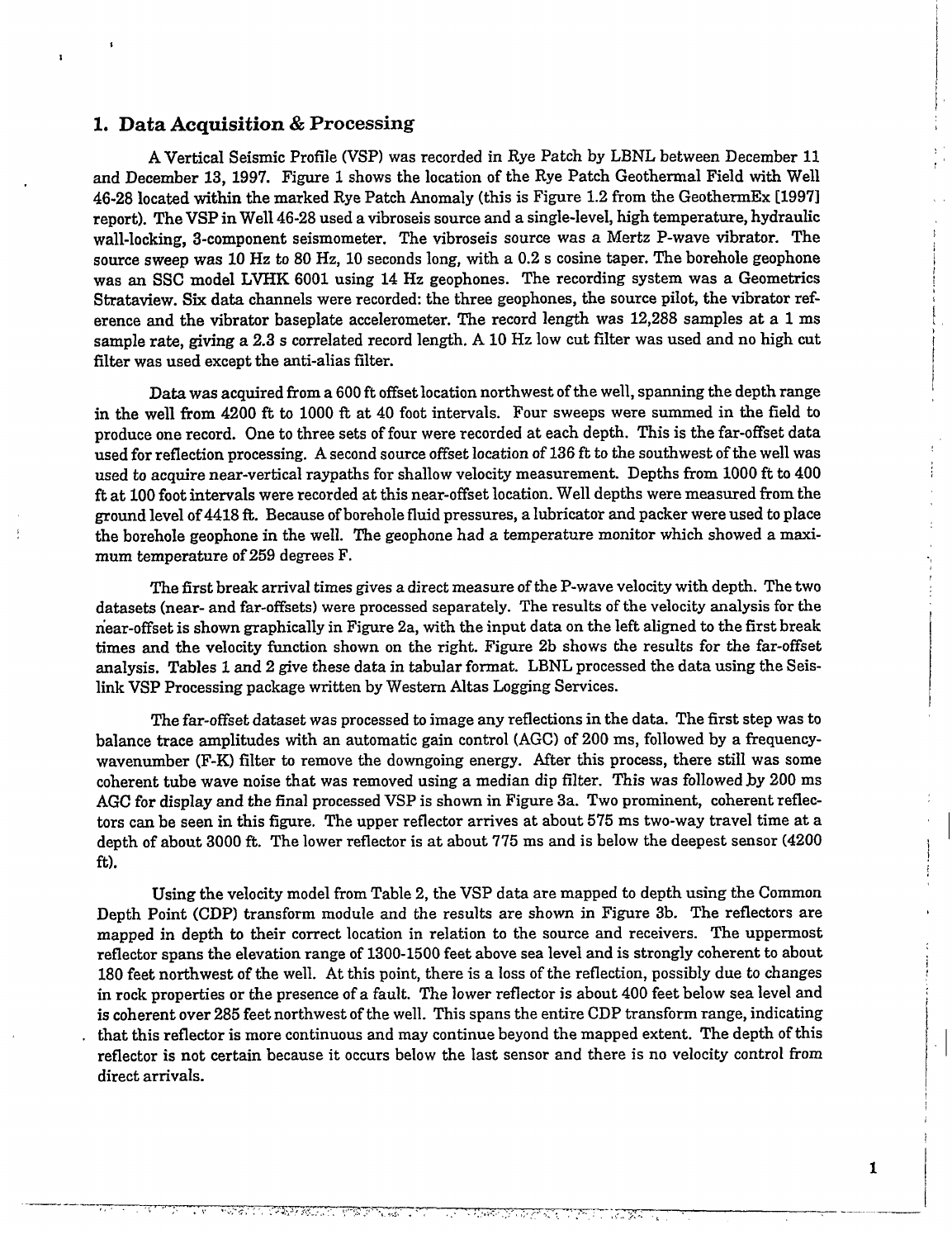#### 2. **Interpretation of VSP**

To interpret the VSP data, we superimpose the VSP data at the correct scale onto a geologic cross section in order to compare the reflections with mapped geologic units. Figure 4 (from the GeothermEx [19971 Figure 4.13) is a north-south cross section that intersects Well 46-28. The upper reflector correlates with the sandstone/siltstone (upper member) of the Natchez Pass Formation. This is the main permeable elastic unit which produces the thermal fluids at the Rye Patch wells. The deeper reflector appears within the lower member of the Natchez Pass Formation, and may occur at a limestone/siltstone interface. Again, the depth of this reflector is not certain because it occurs below the deepest sensor where there is no velocity control.

#### 3. **Conclusions**

,

The VSP data collected at Well 46-28 did produce a coherent reflection from the permeable elastic unit which is the main production unit in this geothermal field at a depth of about 3000 feet. The reflection was continuous for about 180 feet northwest of the well. A second, deeper reflector was seen at about 400 below sea level, probably within the lower member of the Natchez Pass Formation, and was coherent over 285 feet northwest of the well.

Also obtained in this study was a velocity versus depth function to a depth of 4200 feet, which can be very useful in designing a 3-D seismic survey.

#### **4. References**

GeothermEx (1997), *Geology of the Rye Patch Geothermal Field, Pershing County, Nevada,* GeothermEx, Inc., Richmond, California, December, 1997.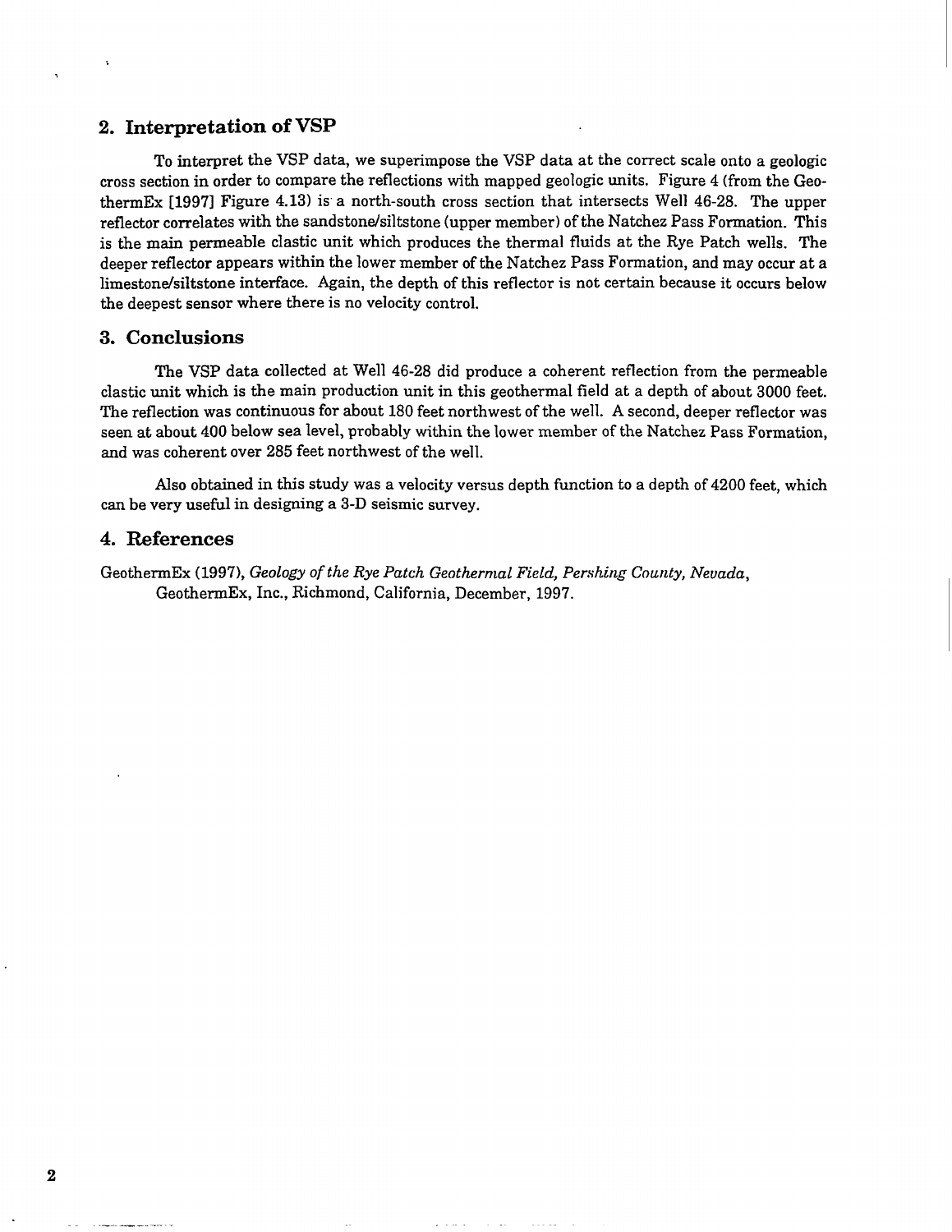------------------------------------

## DOE<br>WELL

,

```
46 - 28
```
#### VELOCITY, TABLE

RECEIVER REFERENCE ELEVATION = 4418.00 FT ABOVE SEA LEVEL

| <b>DATUM ELEVATION</b>         |  |                |  | 4418.00 FT ABOVE SEA LEVEL |  |
|--------------------------------|--|----------------|--|----------------------------|--|
| <b>DATUM CORRECT. VELOCITY</b> |  | 5000.00 FT/SEC |  |                            |  |

| DEPTH<br>CORR.<br>TО | TIME<br>CORR.<br>TО                     | <b>AVERAGE</b>                                | <b>RMS</b>                                 | INTERVAL                                       | INTERVAL<br>TIME                                          | <b>INTERVAL</b><br><b>VELOCITY</b>                                                                 |
|----------------------|-----------------------------------------|-----------------------------------------------|--------------------------------------------|------------------------------------------------|-----------------------------------------------------------|----------------------------------------------------------------------------------------------------|
| (DGD)                | (TGD)                                   |                                               |                                            | (DELDGD)                                       | (DELDGT)                                                  |                                                                                                    |
| (FT)                 | (MS)                                    |                                               |                                            | (FT)                                           | (MS)                                                      | (FT/SEC)                                                                                           |
|                      |                                         |                                               |                                            | 400.0                                          |                                                           | 6808.6                                                                                             |
|                      |                                         |                                               |                                            | 100.0                                          | 8.9                                                       | 11176.4                                                                                            |
| 500.0                |                                         | 7385.9                                        |                                            |                                                |                                                           | 9773.0                                                                                             |
| 600.0                | 77.9                                    | 7699.3                                        | 7863.2                                     |                                                |                                                           |                                                                                                    |
|                      |                                         |                                               |                                            | 100.0                                          | 9.8                                                       | 10252.0                                                                                            |
|                      |                                         |                                               |                                            |                                                |                                                           | 10185.6                                                                                            |
| 800.0                | 97.5                                    | 8205.0                                        | 8389.3                                     |                                                |                                                           |                                                                                                    |
|                      |                                         |                                               |                                            |                                                | 10.7                                                      | 9378.0                                                                                             |
|                      |                                         |                                               |                                            |                                                |                                                           | 9650.1                                                                                             |
| 1000.0               |                                         |                                               |                                            |                                                |                                                           |                                                                                                    |
|                      | <b>DATUM</b><br>400.0<br>700.0<br>900.0 | <b>DATUM</b><br>58.7<br>67.7<br>87.7<br>108.2 | 6808.6<br>7983.3<br>8320.7<br>118.5 8436.9 | 6808.6<br>7532.5<br>8163.6<br>8491.9<br>8599.4 | VELOCITY VELOCITY DEPTH<br>$(FT/SEC)$ $(FT/SEC)$<br>100.0 | 58.7<br>10.2<br>100.0<br>_____________<br>9.8<br>100.0<br>100.0<br>10.4<br>----------------------- |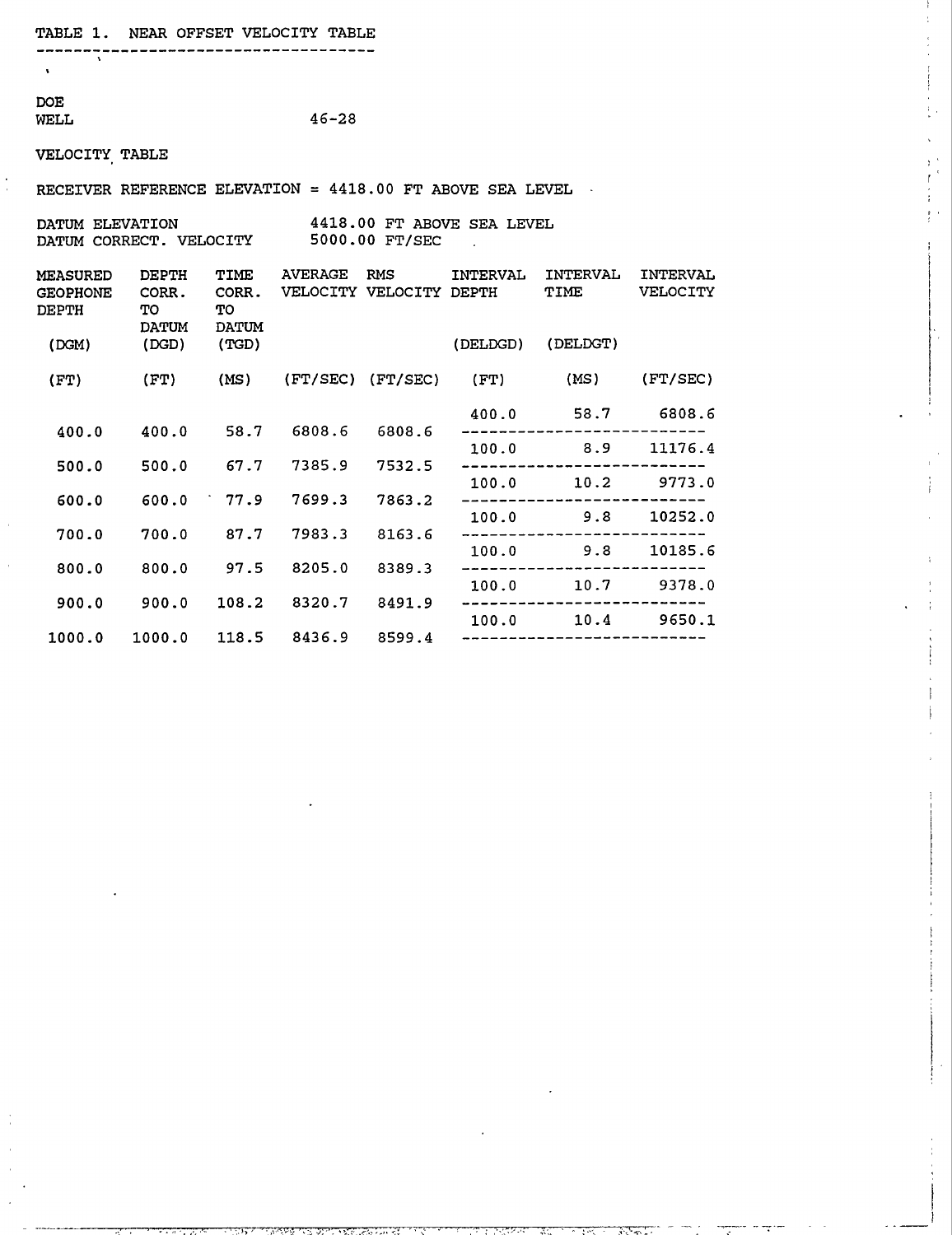TABLE 2. FAR OFFSET VELOCITY TABLE

\_\_\_\_\_\_\_\_\_\_\_\_\_\_\_\_\_\_\_\_\_\_\_\_ -----------

DOE<br>WELL

 $46 - 28$ 

VELOCITY TABLE

RECEIVER REFERENCE ELEVATION = 4418.00 FT ABOVE SEA LEVEL

.-. -——-.\_. . --- .. . .. .\_.\_\_.

,. -,.. -. \_\_\_\_\_\_\_\_\_\_\_

| DATUM ELEVATION         | 4418.00 FT ABOVE SEA LEVEL |                |  |  |  |
|-------------------------|----------------------------|----------------|--|--|--|
| DATUM CORRECT. VELOCITY |                            | 5000.00 FT/SEC |  |  |  |

| <b>MEASURED</b><br><b>GEOPHONE</b><br>DEPTH | <b>DEPTH</b><br>CORR.<br>TO<br><b>DATUM</b> | TIME<br>CORR.<br>TO   | <b>AVERAGE</b> | RMS<br>VELOCITY VELOCITY DEPTH | INTERVAL | INTERVAL<br>TIME                         | INTERVAL<br>VELOCITY |
|---------------------------------------------|---------------------------------------------|-----------------------|----------------|--------------------------------|----------|------------------------------------------|----------------------|
| (DGM)                                       | (DGD)                                       | <b>DATUM</b><br>(TGD) |                |                                | (DELDGD) | (DELDGT)                                 |                      |
| (FT)                                        | (FT)                                        | (MS)                  |                | (FT/SEC) (FT/SEC)              | (FT)     | (MS)                                     | (FT/SEC)             |
| 1000.0                                      | 1000.0                                      | 112.8                 | 8867.5         | 8867.5                         | 1000.0   |                                          | 112.8 8867.5         |
|                                             |                                             |                       |                |                                |          | $40.0$ 3.5                               | 11497.0              |
| 1040.0                                      | 1040.0                                      | 116.3                 | 8946.2         | 8957.4                         | 40.0     | 4.5                                      | 8969.7               |
| 1080.0                                      | 1080.0                                      | 120.7                 | 8947.0         | 8957.8                         | 40.0     |                                          | 4.4 9051.7           |
| 1120.0                                      | 1120.0                                      | 125.1                 | 8950.7         | 8961.2                         | 40.0     | 4.1                                      | 9822.3               |
| 1160.0                                      | 1160.0                                      | 129.2                 | 8978.2         | 8989.6                         |          | . <u>.</u><br>40.0 4.2 9524.9            | . <u>.</u>           |
| 1200.0                                      | 1200.0                                      | 133.4                 | 8995.4         | 9006.9                         |          | .                                        |                      |
| 1240.0                                      | 1240.0                                      | 137.8                 | 8995.6         | 9006.7                         |          | 40.0 4.4 9001.8                          |                      |
| 1280.0                                      | 1280.0                                      | 142.8                 | 8964.1         | 8976.4                         |          | 40.0 4.9 8085.2                          |                      |
| 1320.0                                      | 1320.0                                      | 147.8                 | 8929.5         | 8943.3                         | 40.0     |                                          | $5.0$ $7947.3$       |
| 1360.0                                      | 1360.0                                      | 152.1                 | 8940.0         | 8953.6                         | 40.0     | --------------------                     | 4.3 9301.3           |
| 1400.0                                      | 1400.0                                      | 157.3                 | 8898.6         | 8914.7                         | 40.0     | 5.2<br>-----------------------           | 7689.4               |
| 1440.0                                      | 1440.0                                      | 162.1                 | 8881.1         |                                | 40.0     |                                          | 4.8 8308.3           |
|                                             |                                             |                       |                | 8897.3                         |          | المرتب للربيب للتراكب<br>40.0 5.8 6885.8 |                      |
| 1480.0                                      | 1480.0                                      | 168.0                 | 8812.1         | 8835.4                         | ----     | 40.0 5.5                                 | 7230.8               |
| 1520.0                                      | 1520.0                                      | 173.5                 | 8761.7         | 8788.7                         | 40.0     |                                          | $5.4$ 7366.6         |
| 1560.0                                      | 1560.0                                      | 178.9                 | 8719.3         | 8749.0                         | 40.0     |                                          | $4.5$ $8862.0$       |
| 1600.0                                      | 1600.0                                      | 183.4                 | 8722.8         | 8751.8                         |          |                                          |                      |
| 1640.0                                      | 1640.0                                      | 187.7                 | 8737.4         | 8766.2                         | 40.0     | 4.3                                      | 9363.5               |
| 1680.0                                      | 1680.0                                      | 192.7                 | 8717.6         | 8746.5                         | 40.0     | 5.0                                      | 7975.9               |
| 1720.0                                      | 1720.0                                      | 197.6                 | 8704.5         | 8733.1                         | 40.0     | 4.9                                      | 8188.0               |
| 1760.0                                      | 1760.0                                      | 202.0                 | 8711.5         | 8739.6                         | 40.0     | 4.4                                      | 9022.3               |
| 1800.0                                      | 1800.0                                      | 206.3                 | 8724.2         |                                | 40.0     | 4.3                                      | 9321.9               |
|                                             |                                             |                       |                | 8752.1                         | 40.0     | 4.8                                      | 8382.1               |
| 1840.0                                      | 1840.0                                      | 211.1                 | 8716.4         | 8743.9                         |          |                                          |                      |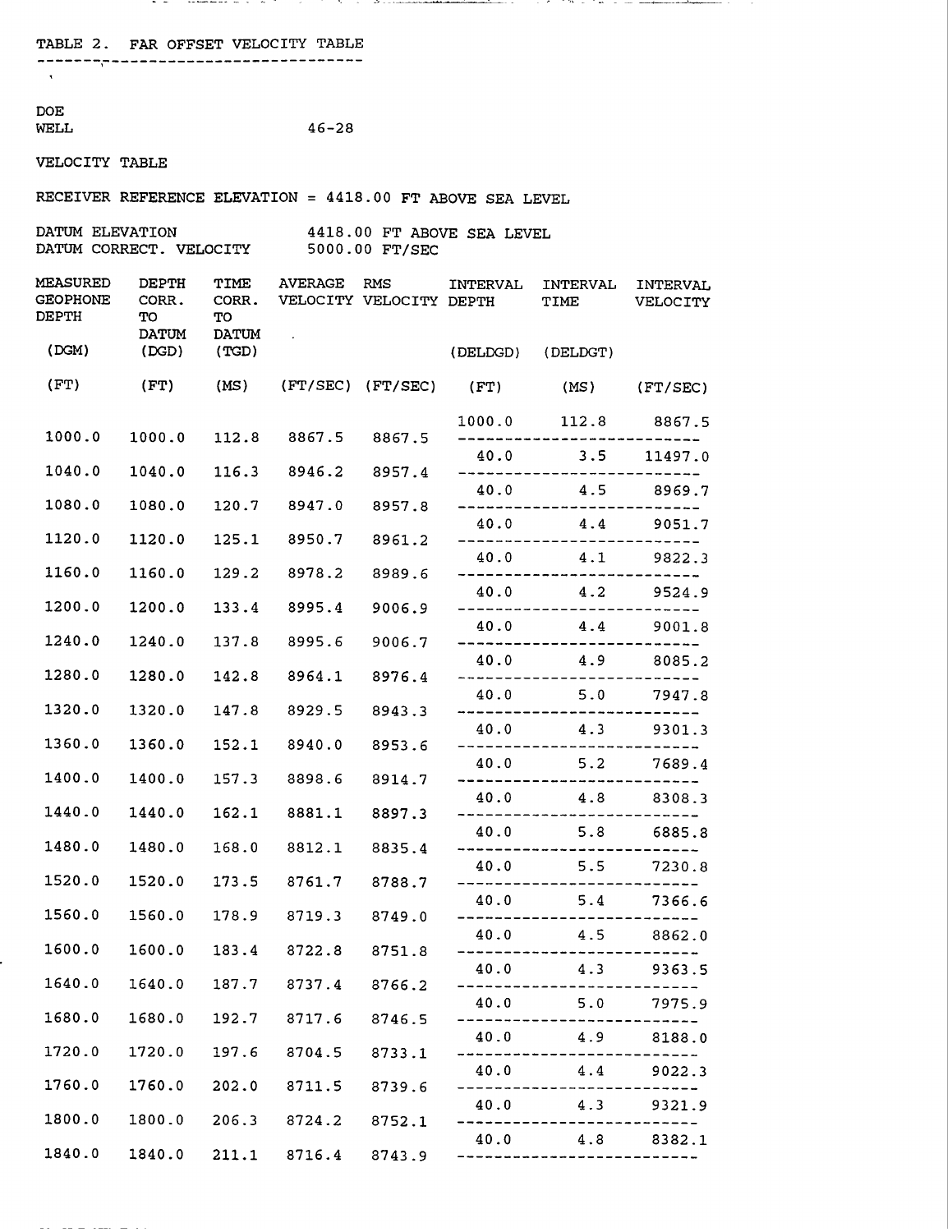|        |                            |              |               |                       | 40.0                                    | 5.4          | 7427.4           |
|--------|----------------------------|--------------|---------------|-----------------------|-----------------------------------------|--------------|------------------|
| 1880.0 | 1880.0                     | 216.5        | 8684.4        | 8713.5                |                                         | 40.0 5.0     | 7975.0           |
| 1920.0 | 1920.0                     | 221.5        | 8668.3        | 8697.5                |                                         | $40.0$ $4.4$ | 9003.9           |
| 1960.0 | 1960.0                     | 225.9        | 8674.9        | 8703.6                |                                         | 40.0 5.5     | 7295.4           |
| 2000.0 | 2000.0                     | 231.4        | 8642.2        | 8672.9                |                                         |              | 40.0 4.9 8194.4  |
| 2040.0 | 2040.0                     | 236.3        | 8633.0        | 8663.3                | 40.0                                    | 3.5          | 11274.9          |
| 2080.0 | 2080.0                     | 239.9        | 8672.1        | 8707.6                | 40.0                                    | 2.6          | 15604.6          |
| 2120.0 | 2120.0                     | 242.4        | 8745.4        | 8808.9                | 40.0                                    | 3.4          | 11625.0          |
| 2160.0 | 2160.0                     | 245.9        | 8785.7        | 8854.5                | 40.0                                    | 2.9          | 14016.1          |
| 2200.0 | 2200.0                     | 248.7        | 8845.7        | 8930.6                |                                         |              |                  |
| 2240.0 | 2240.0                     | 250.1        | 8956.2        | 9159.0                | 40.0                                    | 1.4          | 28614.6          |
| 2280.0 | 2280.0                     | 252.9        | 9014.5        | 9230.1                |                                         | $40.0$ 2.8   | 14187.8          |
| 2320.0 | 2320.0                     | 255.2        | 9089.5        | 9334.5                |                                         | $40.0$ 2.3   | 17289.2          |
| 2360.0 | 2360.0                     | 256.6        | 9195.9        | 9545.8                | 40.0                                    | 1.4          | 28638.3          |
| 2400.0 | 2400.0                     | 258.8        | 9272.7        | 9652.9                | 40.0                                    | 2.2          | 18287.2          |
| 2440.0 | 2440.0                     | 260.8        | 9354.2        | 9771.9                | 40.0                                    | 2.0          | 19784.5          |
| 2480.0 | 2480.0                     | 262.4        | 9450.3        | 9938.6                | 40.0                                    | 1.6          | 25329.4          |
| 2520.0 | 2520.0                     | 264.4        | 9531.9        | 10057.4               | 40.0                                    | 1.9          | 20517.5          |
| 2560.0 | 2560.0                     | 266.6        | 9603.8        | 10152.3               |                                         | $40.0$ 2.2   | 18302.6          |
| 2600.0 | 2600.0                     | 268.0        | 9700.9        | 10324.9               | 40.0                                    | 1.5          | 27437.0          |
|        |                            |              |               |                       | 40.0                                    | 2.4          | 16844.5          |
| 2640.0 | 2640.0                     | 270.4        | 9763.6        | 10400.0               | 40.0                                    | 1.6          | 25504.4          |
| 2680.0 |                            | 2680.0 272.0 | 9854.4        | 10549.2               | 40.0                                    | 1.9          | 20603.3          |
|        | 2720.0 2720.0 273.9 9930.6 |              |               | 10653.9               | 40.0                                    | 2.3          | 17596.9          |
| 2760.0 | 2760.0                     |              | 276.2 9993.7  | 10729.4               |                                         | $40.0$ 2.5   | 16213.6          |
| 2800.0 | 2800.0                     |              | 278.6 10048.7 | 10790.2               | $40.0$ 2.1                              |              | 18875.0          |
| 2840.0 |                            | 2840.0 280.8 | 10115.3       | 10873.8               | $- - -$<br>40.0 2.6 15523.6             |              |                  |
| 2880.0 |                            | 2880.0 283.3 | 10164.5       | 10925.0               | $\qquad \qquad - -$<br>40.0 1.1 35386.6 |              |                  |
| 2920.0 | 2920.0                     |              | 284.5 10264.8 | 11129.1               | $40.0$ 3.2                              |              | 12364.9          |
| 2960.0 | 2960.0                     | 287.7        | 10288.4       | 11143.8               | $40.0$ 3.0                              |              | 13468.7          |
| 3000.0 | 3000.0                     | 290.7        | 10320.9       | 11170.0               | 40.0                                    | 1.8          | 21946.7          |
| 3040.0 | 3040.0                     | 292.5        | 10393.3       | 11269.1               |                                         |              | 40.0 2.1 18983.8 |
| 3080.0 |                            | 3080.0 294.6 | 10454.7       | 11342.9               |                                         | 40.0 2.1     | 18901.4          |
| 3120.0 | 3120.0 296.7 10515.0       |              |               | 11414.5               |                                         | $40.0$ 2.8   | 14092.4          |
|        | 3160.0 3160.0              |              |               | 299.6 10548.9 11442.9 |                                         |              |                  |

**.— —** ,,rT\_ .~.**.,.,,..& ,.. .** <sup>v</sup>

-, ....,'...,.: ,... **!,,-., . .. . . ..... ... . . ?.**

**\_ . ,. ,,, - ,.** —..—.

. ..—\_-: --— .—.-—,\_. **-'i,. .J.. .,>.** <sup>J</sup> f.. :1, ! . **.J. , :.,.,.... ,.-**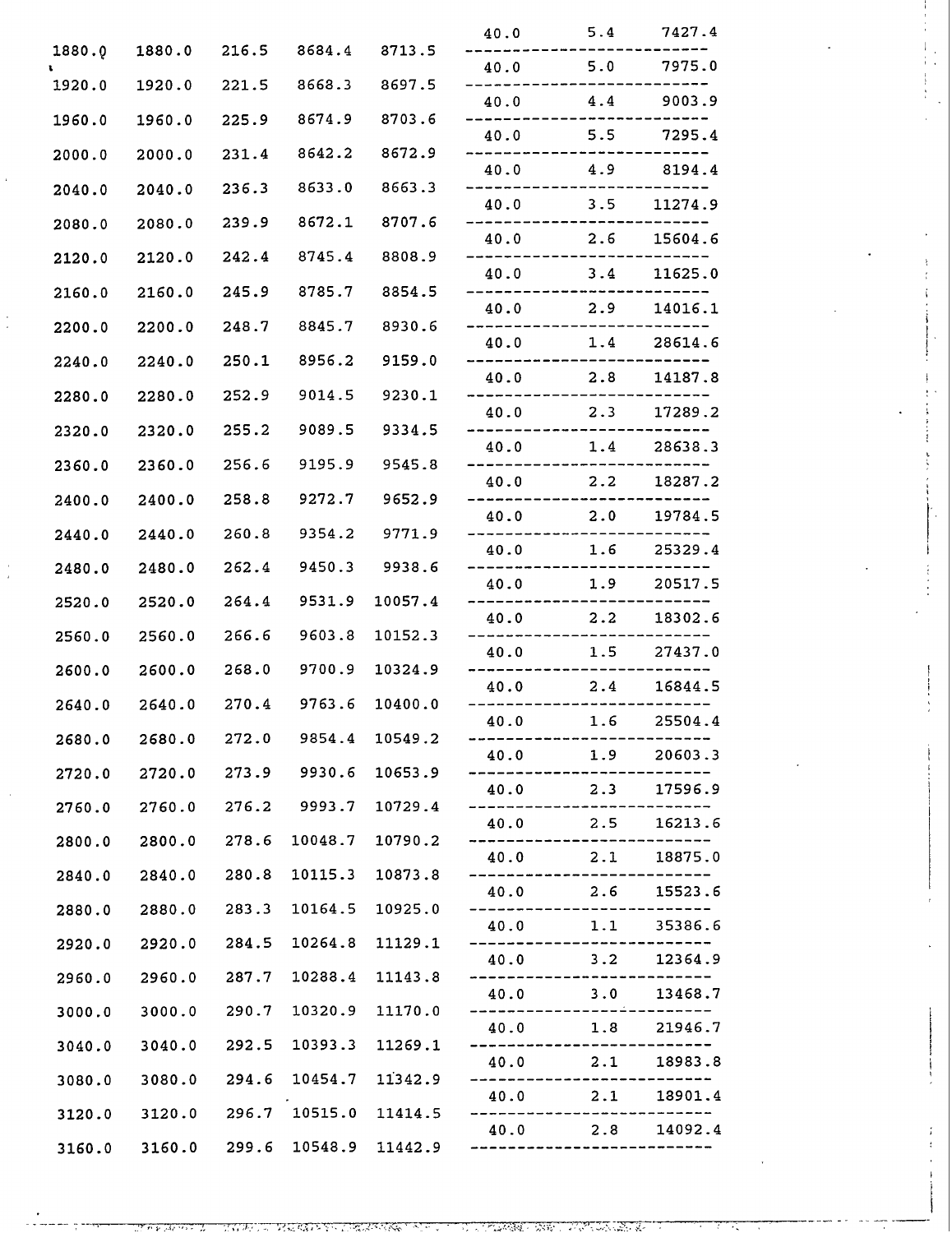|        |        |       |         |         | 40.0                         | 1.4           | 27879.4 |
|--------|--------|-------|---------|---------|------------------------------|---------------|---------|
| 3200.0 | 3200.0 | 301.0 | 10631.5 | 11576.7 | 40.0 2.7                     |               | 14953.2 |
| 3240.0 | 3240.0 | 303.7 | 10669.6 | 11610.7 | $40.0$ 1.2                   |               | 32730.4 |
| 3280.0 | 3280.0 | 304.9 | 10758.0 | 11771.3 | 40.0 1.6 25230.4             |               |         |
| 3320.0 | 3320.0 | 306.5 | 10832.9 | 11880.2 |                              |               |         |
| 3360.0 | 3360.0 | 308.5 | 10891.7 | 11949.3 | $40.0$ 2.0                   |               | 19827.8 |
| 3400.0 | 3400.0 | 310.5 | 10950.8 | 12019.3 | 40.0 2.0 20116.3             |               |         |
| 3440.0 | 3440.0 | 312.8 | 10999.1 | 12069.3 | $40.0$ 2.3                   |               | 17615.1 |
| 3480.0 | 3480.0 | 313.6 | 11096.3 | 12294.3 | 40.0 0.9                     |               | 46127.8 |
| 3520.0 | 3520.0 | 316.1 | 11135.4 | 12328.5 | 40.0                         | 2.5           | 16070.4 |
|        |        |       |         |         | $40.0$ 1.2                   |               | 34355.2 |
| 3560.0 | 3560.0 | 317.3 | 11220.7 | 12480.6 | $40.0$ 2.3                   |               | 17470.7 |
| 3600.0 | 3600.0 | 319.6 | 11265.4 | 12523.4 | $- - -$<br>$40.0$ 2.0        |               | 20324.4 |
| 3640.0 | 3640.0 | 321.5 | 11320.9 | 12585.9 | 40.0                         | $3.3$ 12202.5 |         |
| 3680.0 | 3680.0 | 324.8 | 11329.8 | 12582.1 | 40.0                         | 1.1           | 36058.3 |
| 3720.0 | 3720.0 | 325.9 | 11413.9 | 12735.6 | 40.0                         | 2.1           | 18908.5 |
| 3760.0 | 3760.0 | 328.0 | 11462.3 | 12785.0 |                              |               |         |
| 3800.0 | 3800.0 | 330.3 | 11503.5 | 12822.7 | 40.0 2.3                     |               | 17381.5 |
| 3840.0 | 3840.0 | 332.1 | 11562.2 | 12893.3 | 40.0 1.8                     |               | 22418.9 |
| 3880.0 | 3880.0 | 334.1 | 11612.8 | 12947.8 | 40.0 2.0                     |               | 20053.2 |
| 3920.0 | 3920.0 | 336.6 | 11646.4 | 12974.5 | 40.0                         | 2.5           | 16183.3 |
| 3960.0 | 3960.0 | 338.5 | 11697.0 | 13029.4 | 40.0                         | 2.0           | 20352.2 |
| 4000.0 | 4000.0 | 340.6 | 11743.9 | 13077.9 | 40.0                         | 2.1           | 19488.2 |
|        |        |       |         |         | 40.0                         | 1.7           | 24081.3 |
| 4040.0 | 4040.0 | 342.3 | 11803.8 | 13153.5 | 40.0                         | 2.6           | 15309.8 |
| 4080.0 | 4080.0 | 344.9 | 11830.3 | 13171.2 | 40.0                         | 3.1           | 13068.9 |
| 4120.0 | 4120.0 | 347.9 | 11841.2 | 13170.3 | 40.0                         | 3.7           | 10947.1 |
| 4160.0 | 4160.0 | 351.6 | 11831.9 | 13149.1 |                              |               |         |
| 4200.0 | 4200.0 | 352.3 | 11920.5 | 13366.2 | $40.0$ 0.7<br>-------------- |               | 53903.6 |

. . . . .

....- . ... ... ,! . . . . .- .,-.., .. :., :. ..= .-. —A . . . . . . . . . .

 $\mathcal{L}^{\text{max}}_{\text{max}}$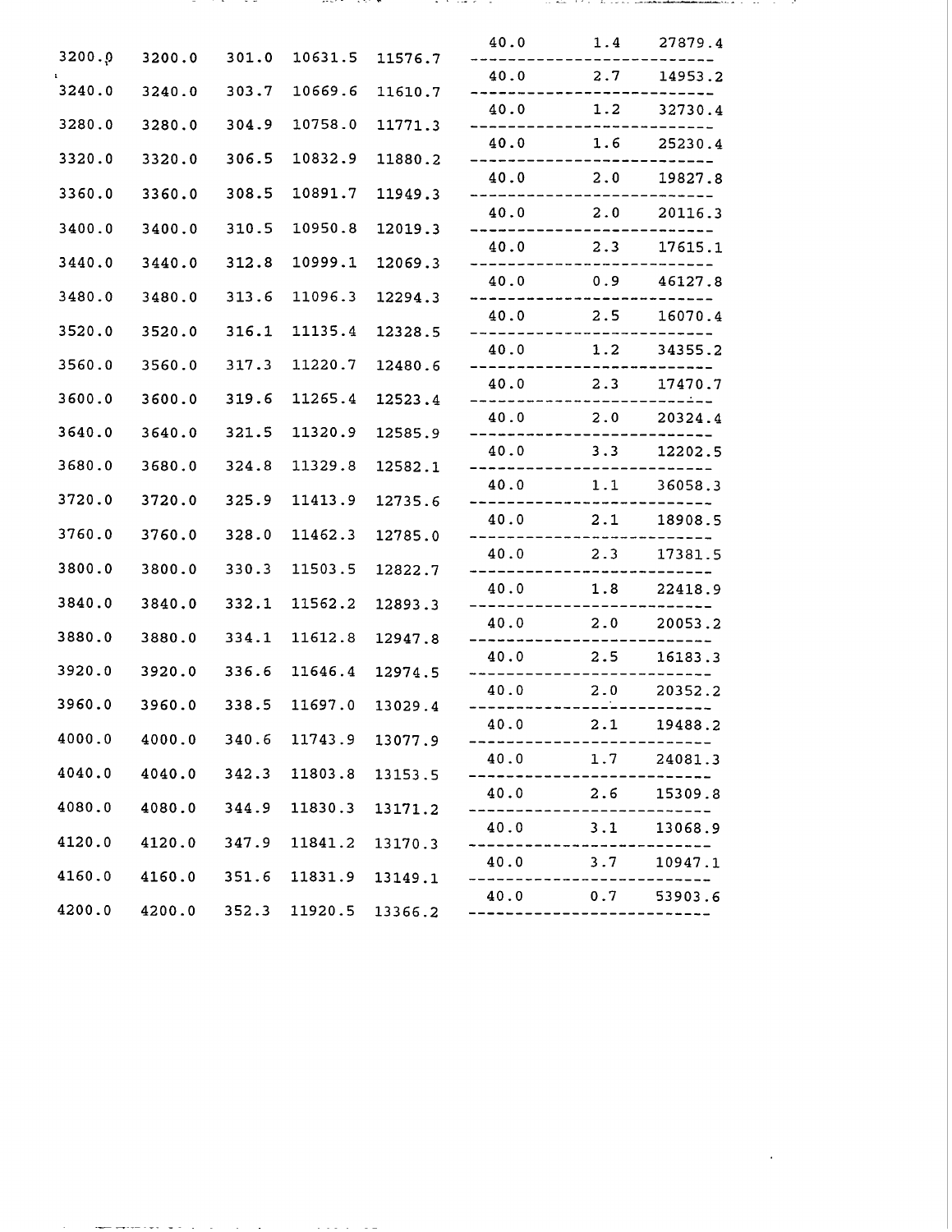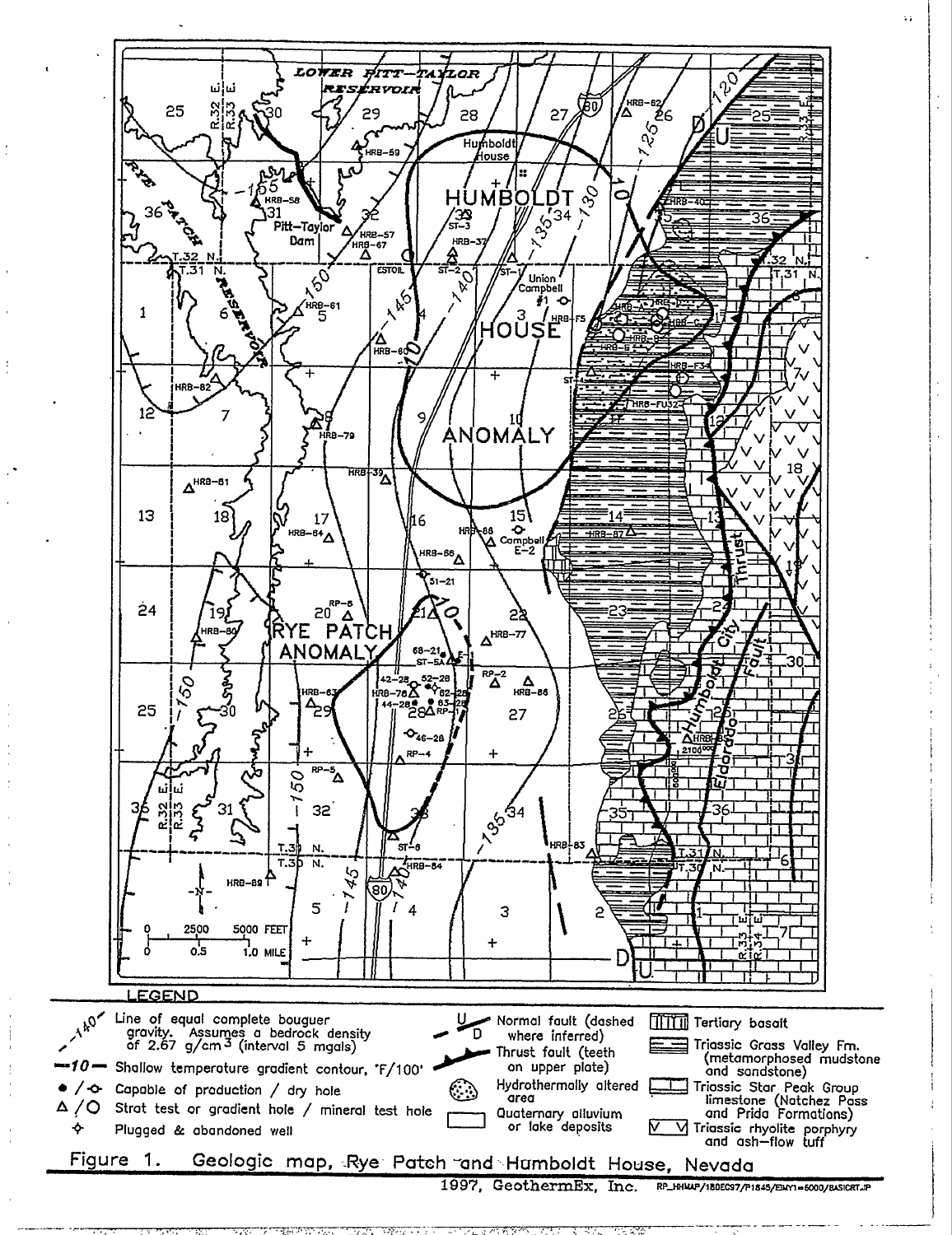**REFILIAL ALCOHOL ARTISTS** 11000 nterval velocity (ft/eoc)<br>soloo<br>soloo Ī Avarage valouity<br>mem en de eeu me uit een mem een ree var me me uit een **Interval velocity** Rocc ჭ<br>8 ş ಕ್ಷ i<br>8 ğ  $\langle \pi \rangle$  mutob mori diqsd g Aligned to First Arrival Time Times(me)  $-100$ HOOH ege<br>S 40<br>9  $\frac{1}{2}$ និ å 1000 Depth from detum (ft)

Figure 2a. Near-offset velocity analysis from 400 to 1000 feet depth.

Š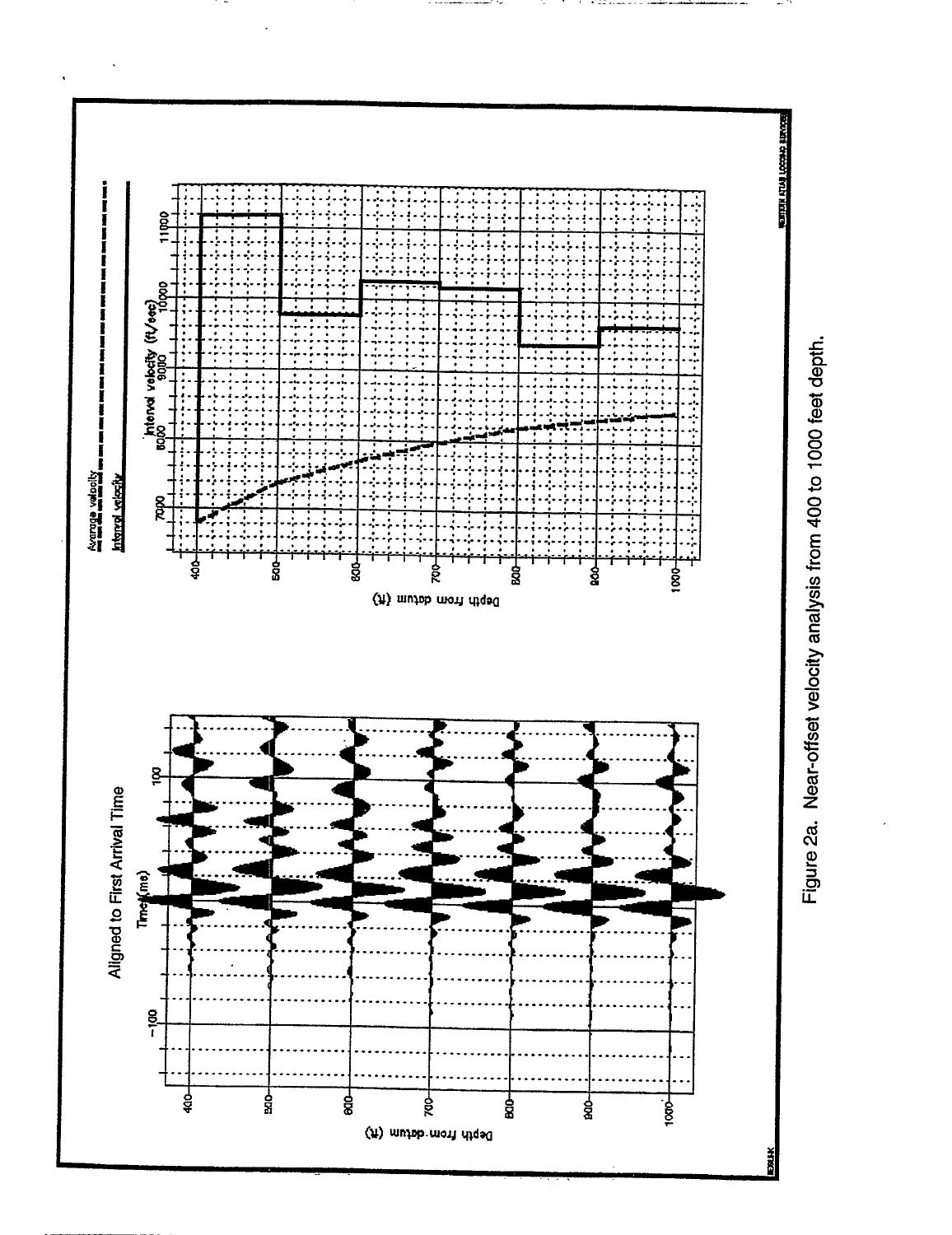**Z5QOU** Interval velocity (ft/eec)<br>1500<br>1500 10000 †<br>इ ន្ទី នី Š.  $\tilde{y}$  mutub mont diqed<br> $\tilde{y}$ ន្តី

Ĭ

f

**Marge velocity Interval velocity** 



 $\mathcal{A}_{\mathcal{S}}(\mathcal{S})$ 

وأورا الحيارة

 $\ddot{\phantom{0}}$ 

Figure 2b. Far-offset velocity analysis from 1000 to 4200 feet depth.

**KTMJ LOCOLED EDG**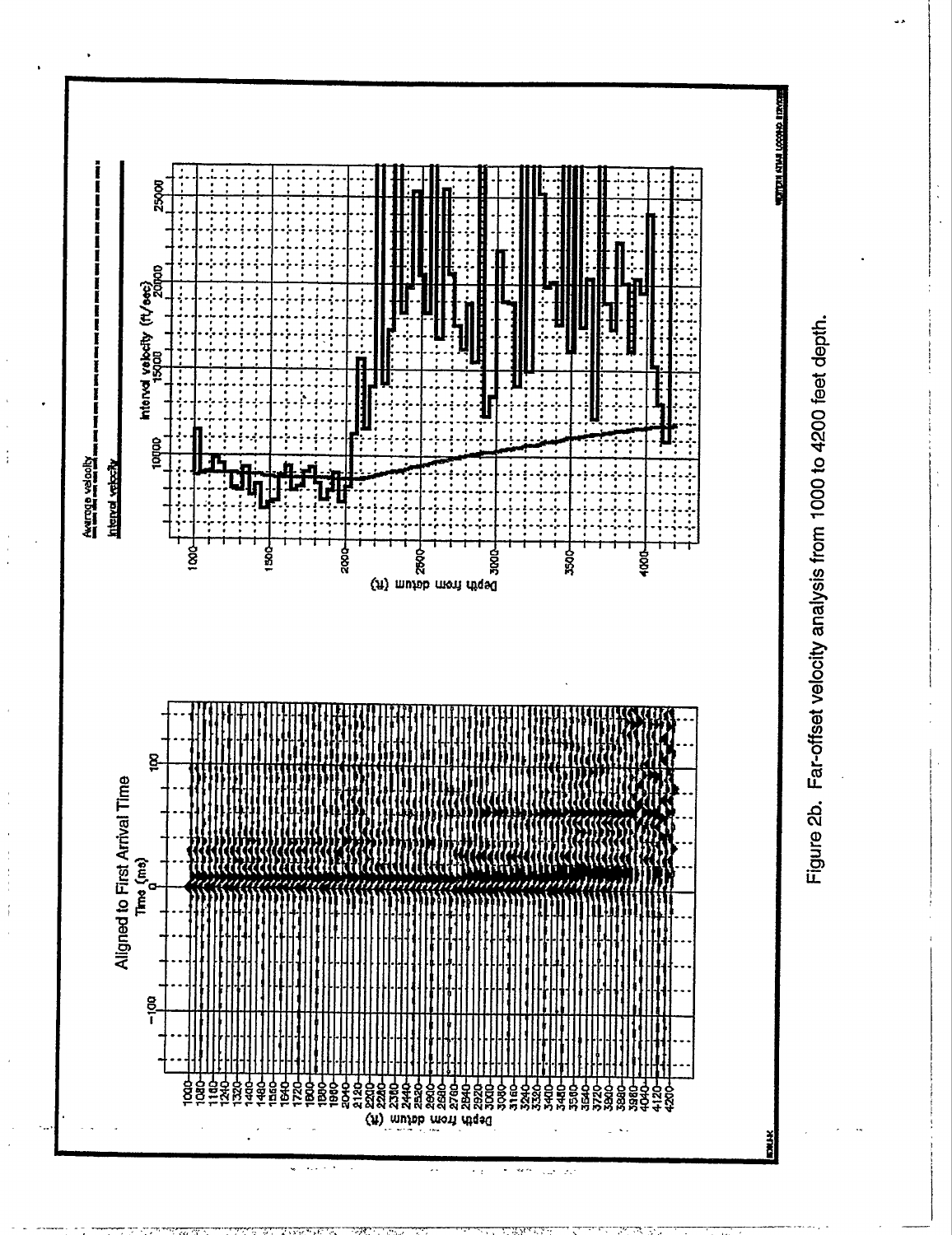

Figure 3a. Processed VSP showing reflected energy.

 $\frac{1}{2}$   $\frac{1}{2}$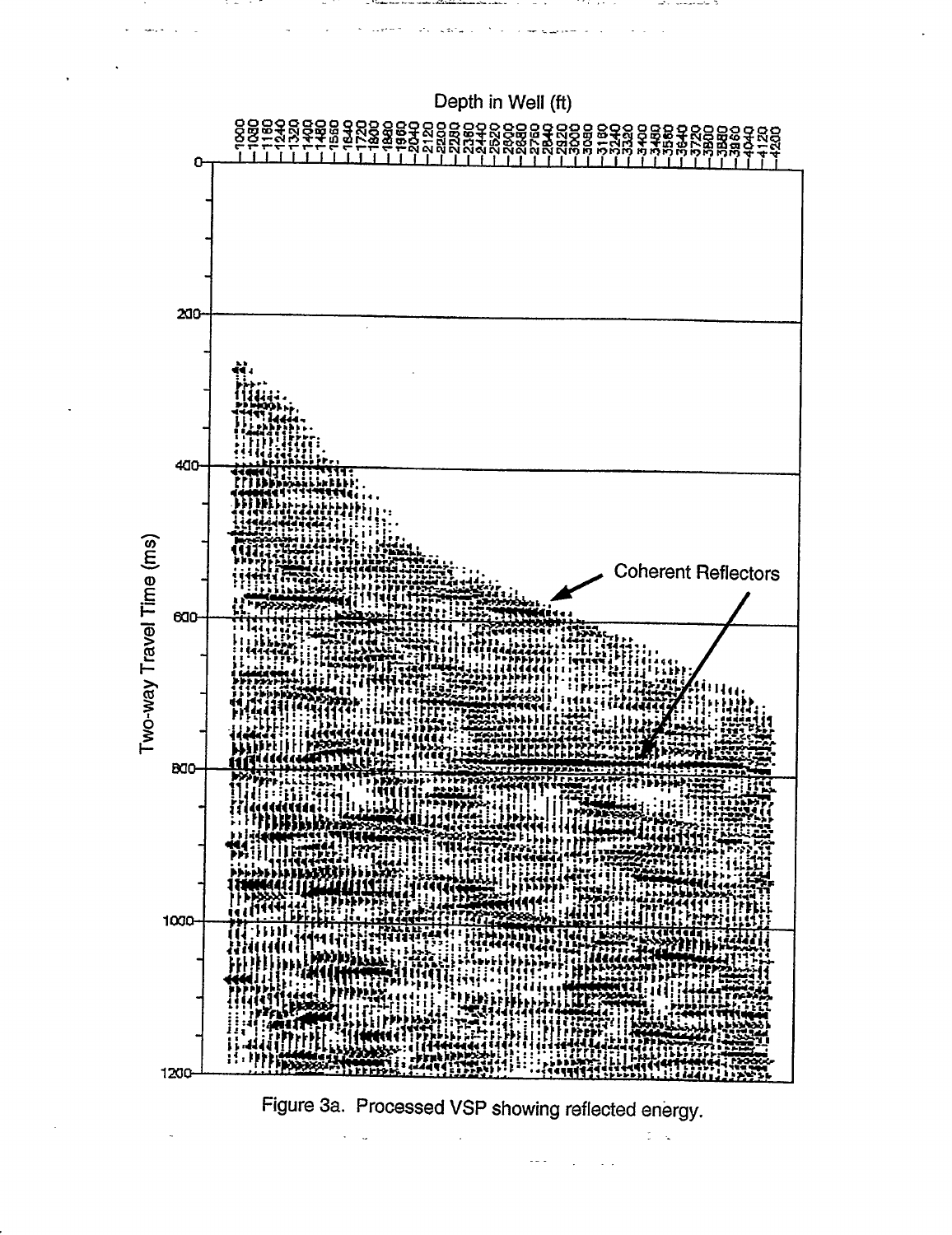

Figure 3b. CDP transform of the VSP data maps the reflectors to depth.